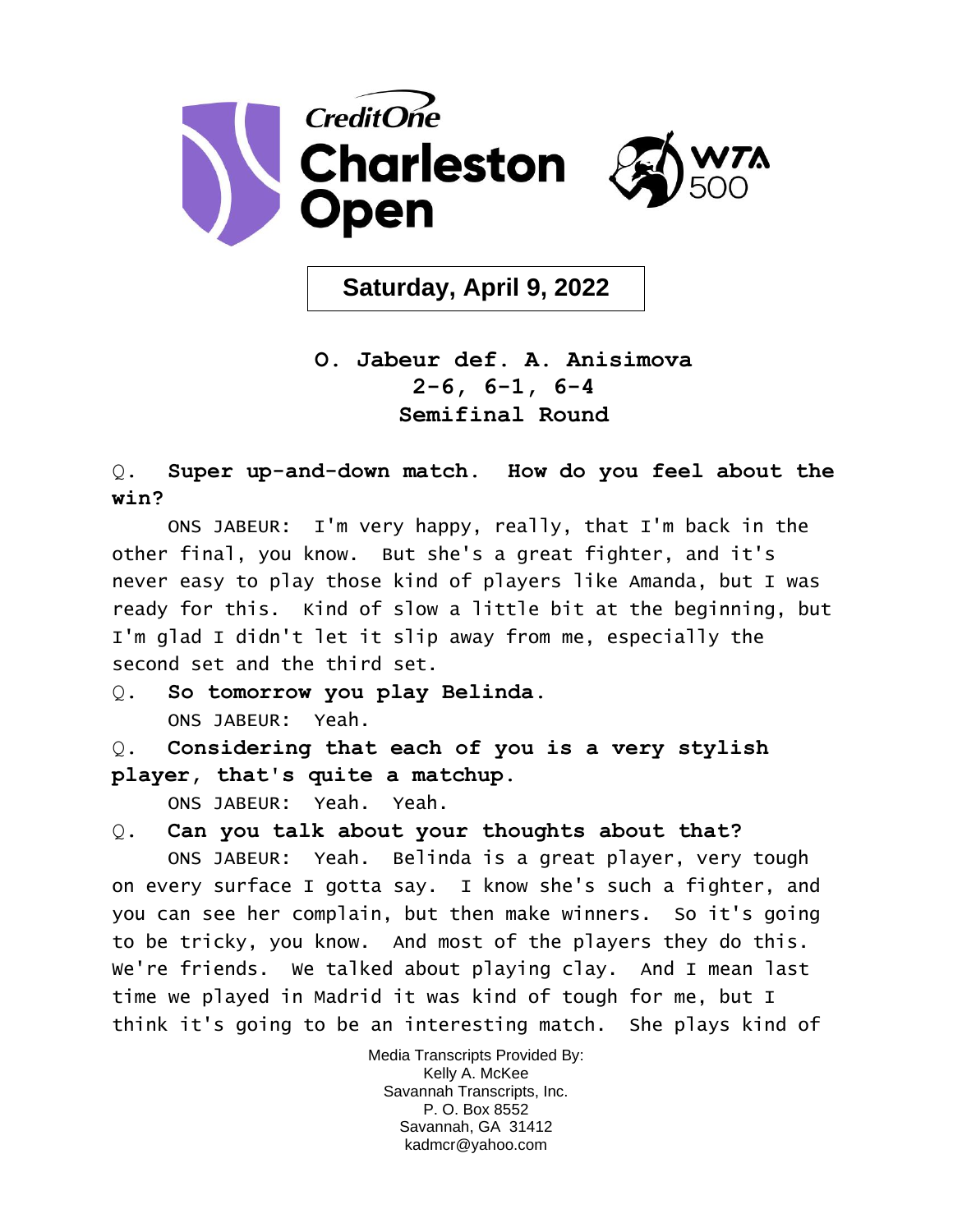

same style as Amanda, you know, hits hard. So I gotta say I got ready from the three sets today, and hopefully I can start good tomorrow.

Q. **Going off that and going back to the first and second set, after you drop your first set of the week, what did it take to get back in the second set, kind of go back to playing your game, and then what did it take to finish it off in the third?** 

ONS JABEUR: I think getting used to Amanda's shots and getting the reaction more quicker for me and being able to play my game, putting more the slices and more the change of the rhythm gave me more confidence. I think I was more aggressive on the second set, you know, going in, just not being afraid to lose the point, because sometimes with those kind of players you feel like if you give them an easy ball, you're done. And, actually, that's what happens more often with them. So you have to really -- I picked up a lot of, I mean, kind of crazy balls, and that helped me to come back in certain points. And I think I stole a lot of points from her, which helped me a lot to be able to win the second set and, you know, start slow again in the third set.

Q. **Felt like the crowd really got behind you in that second set. How much does that help when the crowd gets behind you and starts cheering you on to do well in that second set?** 

ONS JABEUR: I love playing in front of a great crowd. I love when people are supporting me. You know, sometimes they're there against you also. It's a good thing. You could take the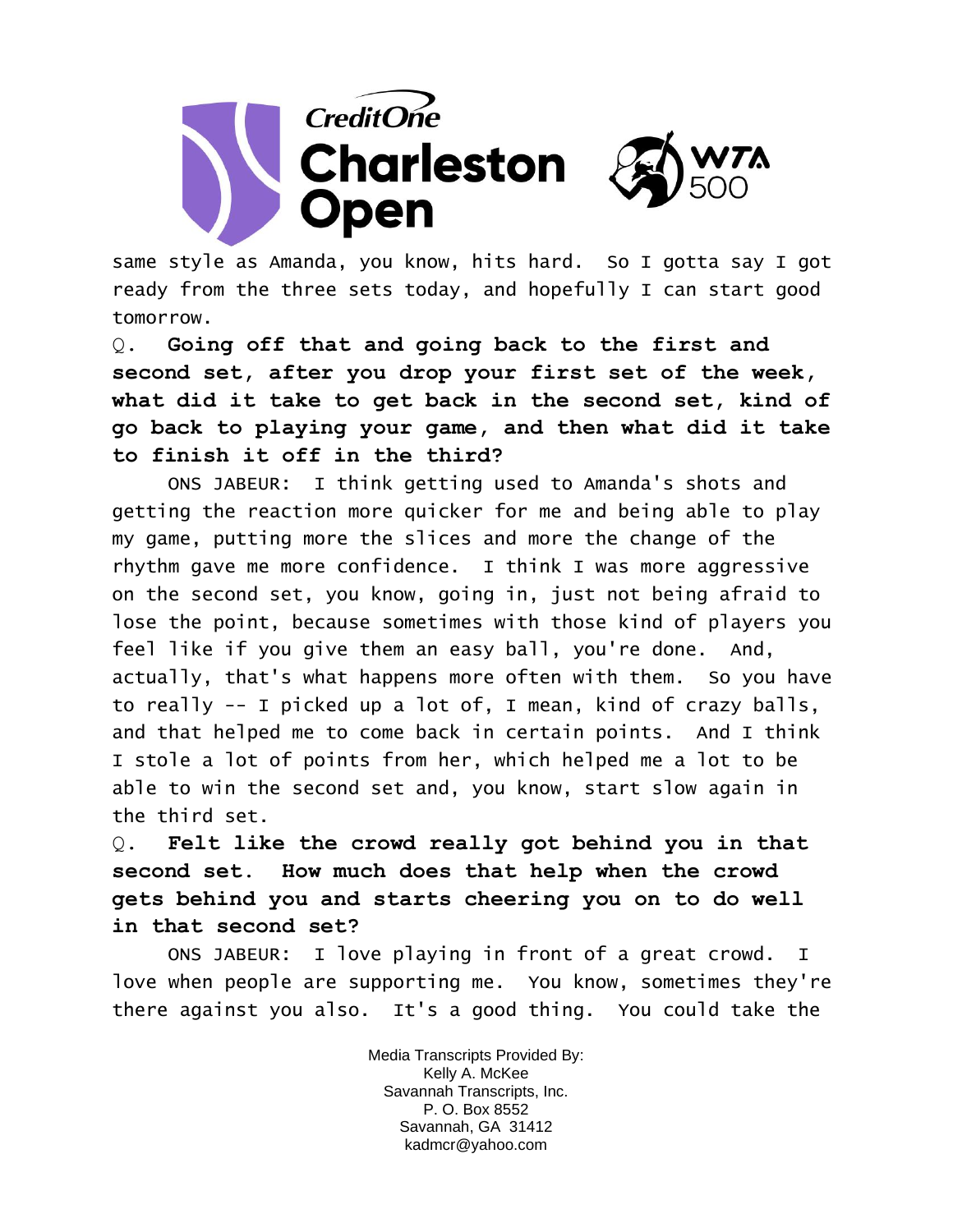

good thing from it. But I love putting on the show, so seeing people -- I don't like to lose very quick, and I think being able to get frustrated, angry, and you know, smiling from time to time on the court really reflects kind of my character and helps me motivate myself to come back and get the win. Q. **Kind of going off that, actually with what you went through today, kind of back and forth, I think the on-court announcer kind of talked about the weather, kind of a little bit all over the place this week, kind of, that's what the match was today. Your relief, obviously, you showed a lot of emotion when you won the match. Talk about the emotion of getting this done.** 

ONS JABEUR: Yeah, it was kind of tough because last match I lost was against Collins, and it was kind of the same player. So I was frustrated that I couldn't find the solution, and it was pretty easy win for her. And as a tennis player, those kind of losses get stuck in your head. And I refused today to lose again against that kind of same player, and I'm very happy that I could find the solution. And, really, that shows a lot of improvement in my game that it was really tough in the first few sessions here. I was kind of a little bit frustrated because I always want to do well, and I'm very happy that the hard work is paying off.

Q. **I want to tag on to his question. Last year you make the semifinals of both tournaments here.** 

ONS JABEUR: Yeah.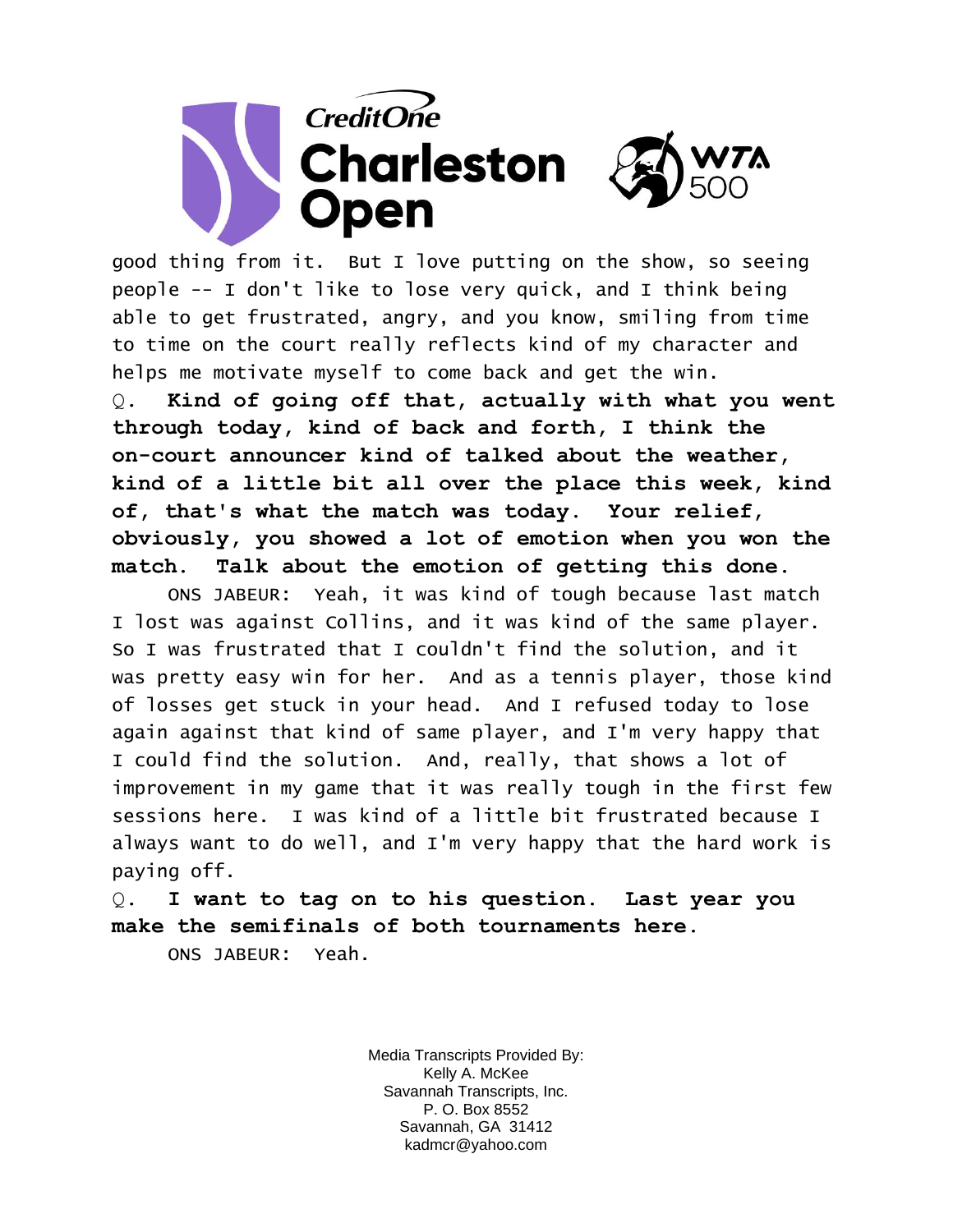

Q. **And I remember something you said before one of them, I forget which one. But you said, "I want to show them what Ons can do."** 

ONS JABEUR: Yeah.

Q. **And I'm wondering, what do you feel you can do even more now than when you said that last year?** 

ONS JABEUR: Well, to start with, being in the final, like I said, I mean, I don't have very good records in the finals. Let's start by that. Let's start by showing that I can really push myself more mentally, physically and on the court, you know, playing a player that is strong enough and not easy to play in the finals. I think let me start by showing that side of me, the mentality that I'm going with tomorrow. I think that will be the best thing that I can show tomorrow.

Q. **I wasn't here last year, so I'm guessing it was quite a different atmosphere, obviously, from last year to this. How has your experience differed, and what has this experience -- sort of having that energy on court, how has that impacted your tennis?** 

ONS JABEUR: Well, last year we didn't have the center court. Different, kind of smaller court, but it was great conditions. We were in the bubble, COVID. But same tournament, same great energy. Well, like I felt a difference between the 500 and 250, obviously. But I mean, it's always great to play here. For some reason I love playing on this clay. I love -it's always fun to play here. Like I said, the people have the great energy. But, again, you know, I lost in the semifinal and the finals last year, but I always want to get a title here.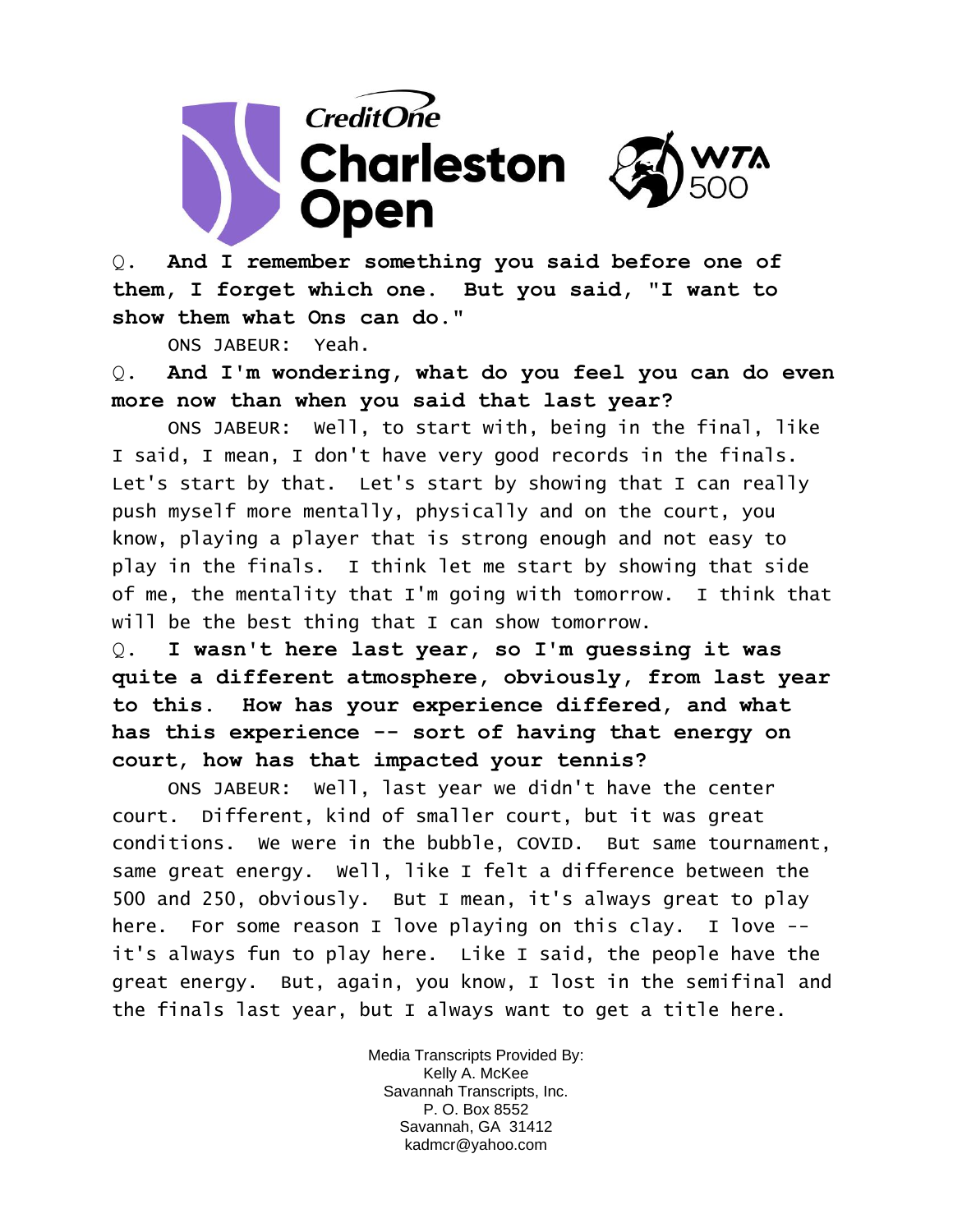

It's such an amazing tournament. And since I arrived here, I said I want to take a photo shoot in that area of "The Notebook." So I'm one match away to break the title. And you guys should take me there. I don't care.

Q. **I think Diane has asked Ryan Gosling to come.** 

ONS JABEUR: Okay. I'll tell my husband not to come. (Laughs). There is, I think, the house or the hotel they stayed in, it's like not far from us. And I checked the lake. The lake is like 40 minutes away. So I'm ready. I just need the trophy.

Q. **I mean, maybe you don't want to go down this path and be quite as serious, but this would be your biggest title of your career. You've worked really hard for it. You've been through a lot in your career. Do you have an idea of what it would mean to you to be able to win this title?** 

ONS JABEUR: I mean, it would mean so much. I was very close last year in Chicago when I lost the final gets Muguruza. But I hope I learned from the mistake of being a break up and knowing how to finish a match. Yeah, I'm going for every title I can. I know the 500 is one of the greatest titles I can win, but I'm aiming for more, aiming for bigger. And hopefully this title, hopefully tomorrow, after the photo shoot, would be the great start for many other titles, big ones.

Q. **Belinda has told us that she's been coloring a lot this week to relax. We know that you haven't been doing hot yoga, but what have you been doing to relax?**  ONS JABEUR: Well, like I said, the red light therapy.